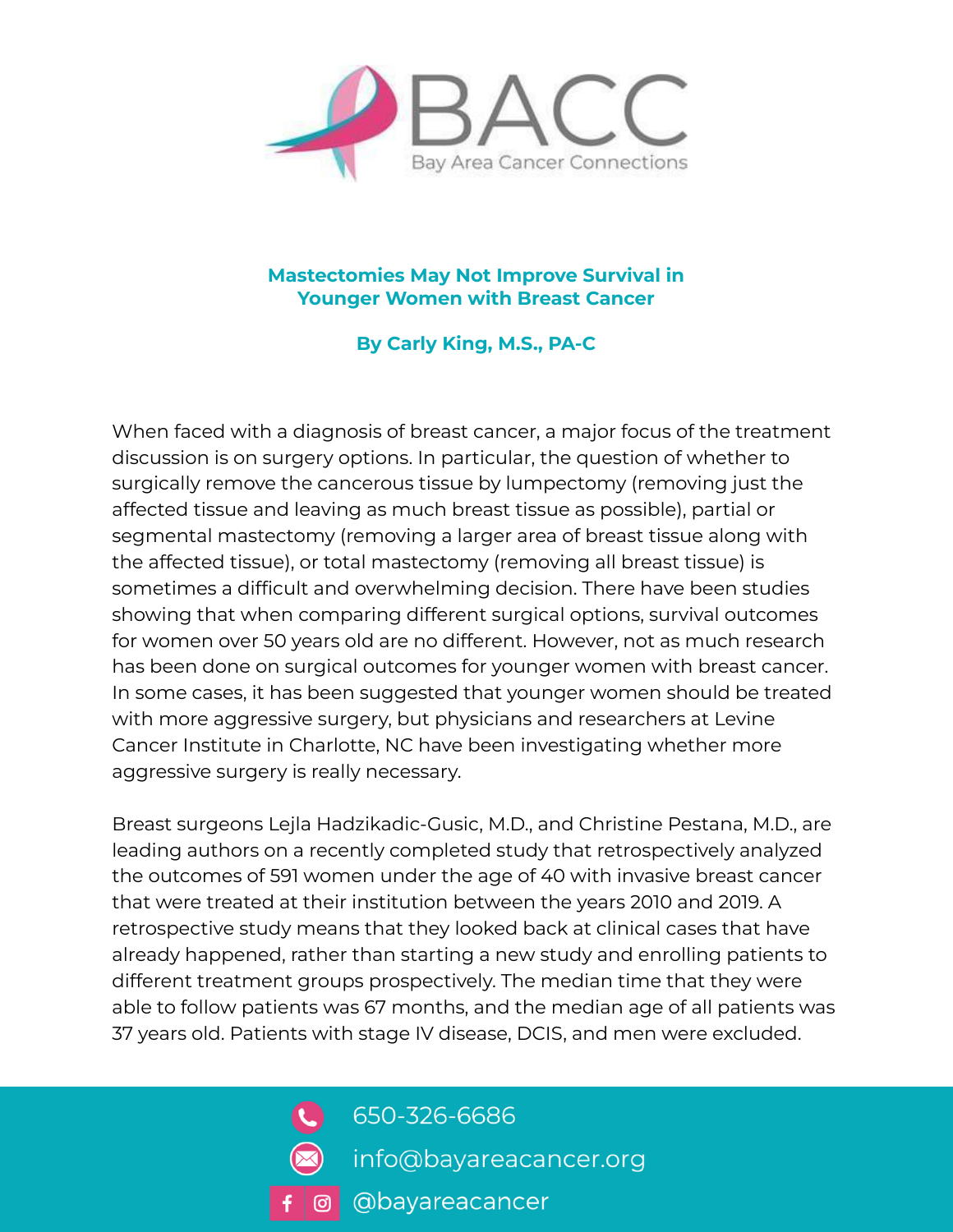The study specifically compared survival between patients who had mastectomies versus patients who had breast-conserving treatment, which generally includes lumpectomy followed by radiation. The results showed that treatment with a mastectomy had no impact on survival when compared to breast conserving treatment. More specifically, it means mastectomies did not increase or decrease survival rates in the population studied. Of note, the survival outcomes of this study depend on a woman adhering to regular post-surgery surveillance and treatment of any new tumors.

These results are meaningful because they affirm that breast conserving treatment is an equivalent option to mastectomy for younger women with breast cancer. There is an anecdotal phenomenon known as the "Angelina Jolie Effect" where women with cancer diagnosed in one breast are opting to have total prophylactic mastectomies of the unaffected breast. In some cases, if a person is particularly high-risk due a genetic predisposition, like Angelina Jolie has, this may be appropriate. But in other cases when a person is "average-risk", this may be overtreating the disease. It has been shown that mastectomies generally require longer recovery times and have higher surgical complication rates than lumpectomies. Additionally, recent research reports that women who undergo breast conserving treatment have higher psychosocial and sexual well-being in the years after surgery, compared to women who had mastectomies. This new data will hopefully help young women make informed decisions about surgery that could minimize overly aggressive treatment.

The strengths of this study include its large population size and long follow-up period. Some of the limitations are that all patients were treated at one institution, and we do not know the factors that went into the surgical decisions since they reviewed the data retrospectively. The formal publication of these data has not yet been released, so the results that are currently available are from Dr. Pestana's presentation at the American Society of Breast Surgeons Annual Meeting in Las Vegas in April 2022. Dr. Pestana was awarded "Best Presentation by a Resident/Fellow" at the annual conference.